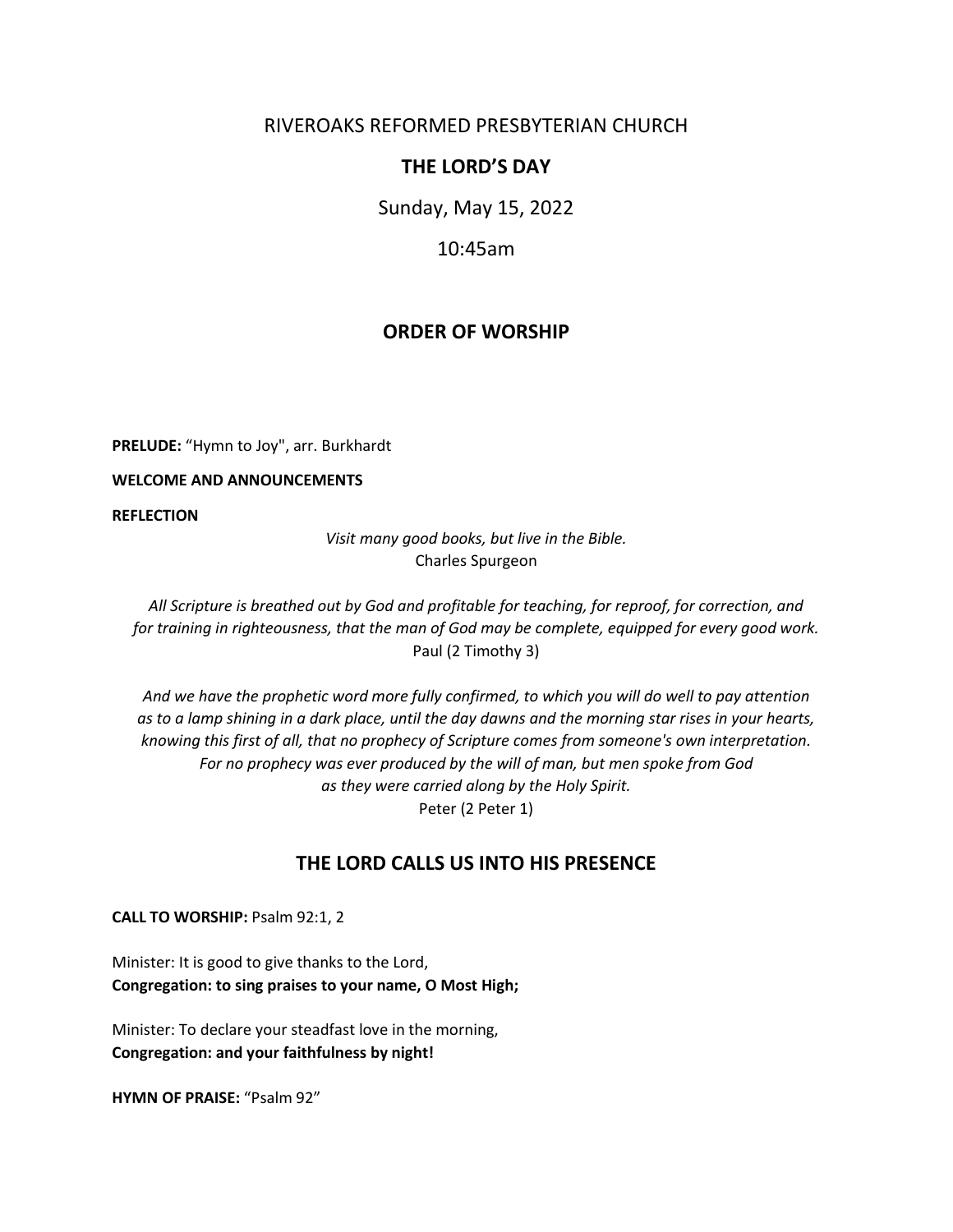It's good to thank the Lord, to praise your name, Most High; To tell your love at dawn, your faithfulness by night with ten-stringed lyre. Resounding music played upon the harp and lyre.

Your deeds, Lord, made me glad; I'll sing of what you've done How great your works, O Lord, how deep your thoughts each one. A senseless man id of knowledge, this truth will not understand.

All sinners grow like grass, the wicked multiply; And yet they'll be destroyed. But Lord, you stay on high. Your foes, Lord, fall; your foes will perish, evildoers scattered all.

You've poured oil on my head, like oxen I'm made strong. I've seen and heard the fate of those who've done me wrong. Like thriving palm the righteous grows, like cedars tall in Lebanon.

Those planted by the Lord will in God's courts be seen: When old they'll still bear fruit and flourish fresh and green. And this proclaim: how upright is the Lord, my rock, no wrong in him!

## **PRAYER OF PRAISE AND ADORATION**

# **THE LORD CLEANSES US IN CHRIST**

### **READING OF THE WORD:** selected texts

And a voice came from heaven, "You are my beloved Son; with you I am well pleased." .... And a cloud overshadowed them, and a voice came out of the cloud, "This is my beloved Son; listen to him.".... For God so loved the world, that he gave his only Son, that whoever believes in him should not perish but have eternal life.... The Father loves the Son and has given all things into his hand.... For the Father loves the Son and shows him all that he himself is doing.... Father, I desire that they also, whom you have given me, may be with me where I am, to see my glory that you have given me because you loved me before the foundation of the world.... He who did not spare his own Son but gave him up for us all, how will he not also with him graciously give us all things?

Minister: This is the word of the Lord. **Congregation: Thanks be to God!**

### **CONFESSION OF SIN**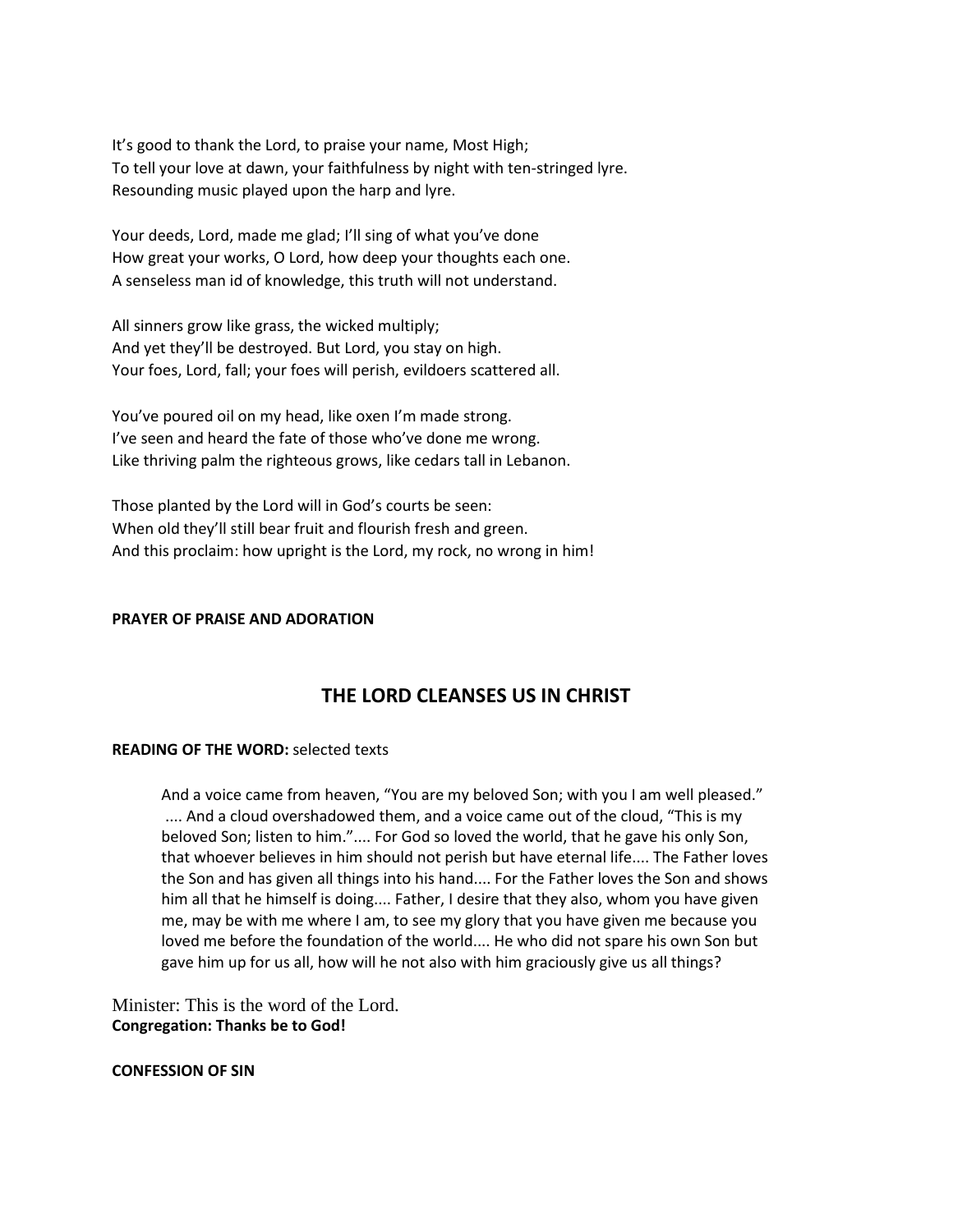**Gracious God, our sins are too heavy to carry, too real to hide, and too deep to undo. Forgive what our lips tremble to name and what our hearts can no longer bear. Set us free from a past that we cannot change; grant us grace and open us to a future in which we will grow more and more in your likeness and walk in your ways, for the sake of Jesus Christ, our Savior** *...Silent and Personalized Confession of Sin...* **Amen!**

**ASSURANCE OF PARDON:** Ephesians 2:8-10

For by grace you have been saved through faith. And this is not your own doing; it is the gift of God, not a result of works, so that no one may boast. For we are his workmanship, created in Christ Jesus for good works, which God prepared beforehand, that we should walk in them.

**HYMN OF FAITH:** "How Deep the Father's Love for Us"

**How deep the Father's love for us, how vast beyond all measure, that He should give His only Son to make a wretch His treasure. How great the pain of searing loss, the Father turns His face away as wounds which mar the Chosen One bring many sons to glory.**

**Behold the man upon a cross, my sin upon His shoulders. Ashamed, I hear my mocking voice call out among the scoffers. It was my sin that held Him there until it was accomplished. His dying breath has brought me life; I know that it is finished.**

**I will not boast in anything, no gifts, no power, no wisdom. But I will boast in Jesus Christ, his death and resurrection. Why should I gain from His reward? I cannot give an answer. But this I know with all my heart, his wounds have paid my ransom.** [Repeat]

## **HIS TITHES AND OUR OFFERINGS**

**ANTHEM:** "I Know That My Redeemer Lives", Courtney; The Adult Choir

I know that my Redeemer lives, and that he shall stand at the later day upon the earth. And though my body be destroyed, yet in my flesh shall I see God. Alleluia. Now we see in a glass dimly, but then, face to face; now I know in part, but then I shall know as I am known. Alleluia.

## **PRAYER OF THANKSGIVING AND SUPPLICATION**

# **THE LORD CONSECRATES US BY HIS WORD**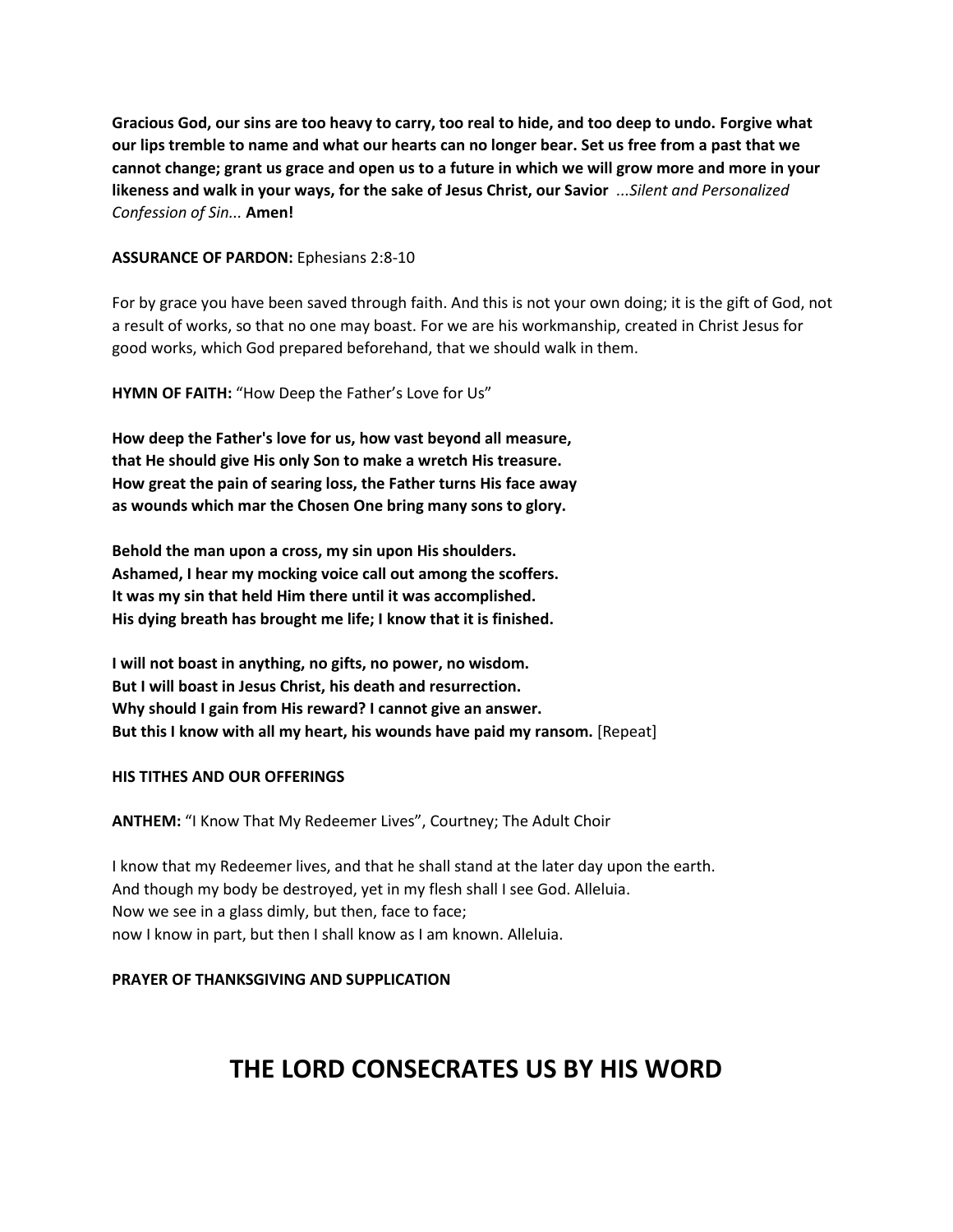#### **SERMON TEXT:** John 15:9-11

 $9$ As the Father has loved me, so have I loved you. Abide in my love.  $^{10}$  If you keep my commandments, you will abide in my love, just as I have kept my Father's commandments and abide in his love. <sup>11</sup> These things I have spoken to you, that my joy may be in you, and that your joy may be full.

## **PREACHING OF GOD'S WORD:** Pastor Tommy Lee Sermon Series: Take Heart; I Have Overcome The World XIII. "Abiding in the Love of Jesus"

### **WE CONFESS OUR FAITH**

This is the good news we have received, by which we are saved, and in which we stand: God the Father loves us and has sent His only Son to save us. Christ the Son is God incarnate and has died for our sins, according to the Scriptures; He was buried and on the third day rose from the dead, ascending to the Father where He ever lives to intercede for us, and from where He pours on us His Holy Spirit of grace. He is the first and the last, our Lord and Redeemer, who will come again in glory. God the Holy Spirit has brought me new life in the Gospel, fills me for service, seals me for assurance, and guides me to glory. Amen.

### **THE SACRAMENT OF THE LORD'S SUPPER**

"At the Lamb's High Feast We Sing"

**HYMN OF RESPONSE, No. 646:** "Jesus, Thou Joy of Loving Hearts"

Jesus, thou joy of loving hearts, thou fount of life, thou light of men, From the best bliss that earth imparts we turn unfilled to thee again.

Thy truth unchanged hath ever stood: thou savest those that on thee call; To them that seek thee thou art good, to them that find thee all in all.

We taste thee, O thou living bread, and long to feast upon thee still; We drink of thee, the fountainhead, and thirst our souls from thee to fill.

Our restless spirits yearn for thee, where'er our changeful lot is cast; Glad when thy gracious smile we see, blest when our faith can hold thee fast.

O Jesus, ever with us stay, make all our moments calm and bright; Chase the dark night of sin away, shed o'er the world thy holy light.

## **BENEDICTION:** Numbers 6:24-26

The Lord bless you and keep you; the Lord make his face to shine upon you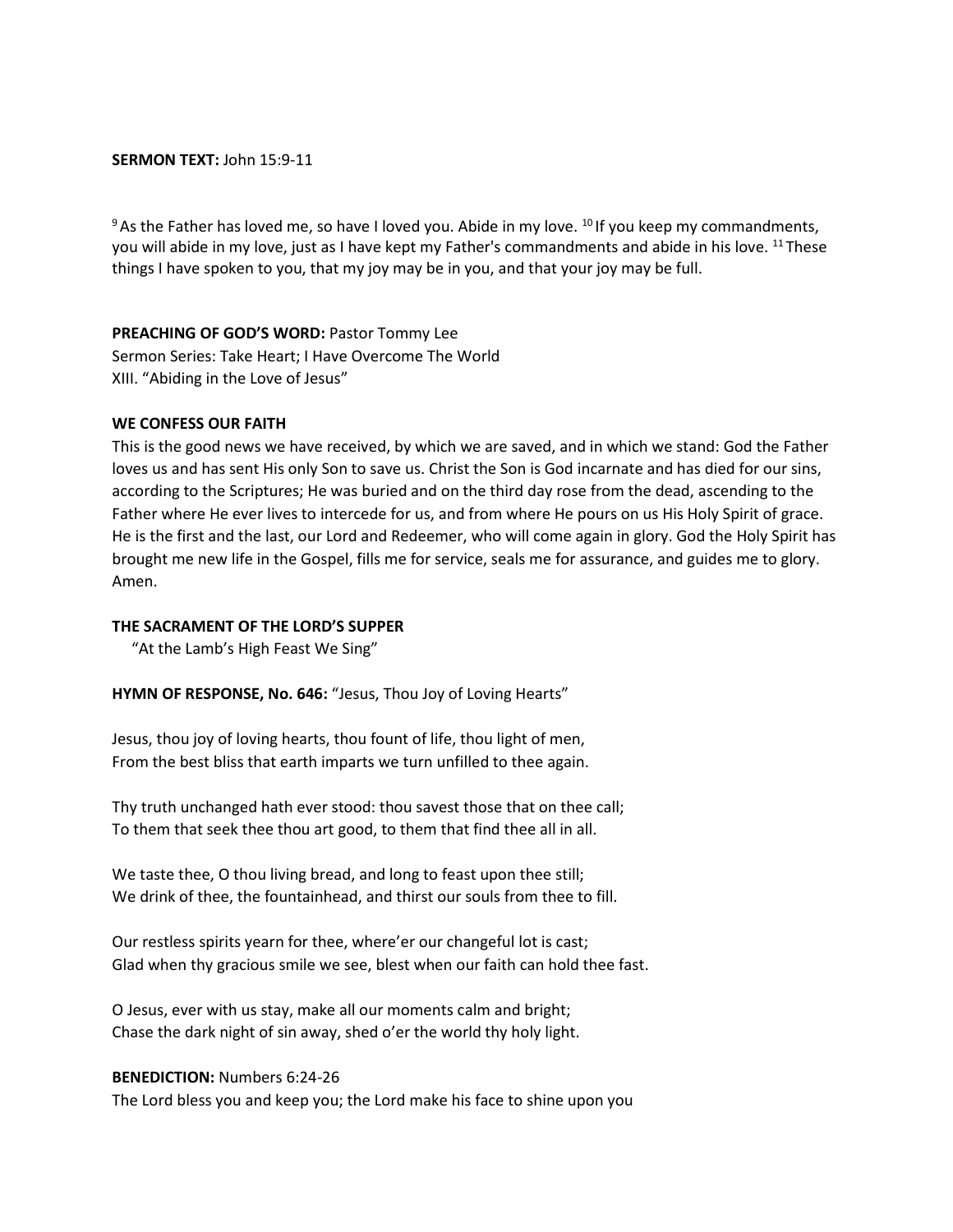and be gracious to you; the Lord lift up his countenance upon you and give you peace.

## **God be with you till we meet again; by his counsels guide, uphold you, with his sheep securely fold you: God be with you till we meet again.**

**God be with you till we meet again; 'neath his wings protecting hide you, daily manna still provide you; God be with you till we meet again.**

**POSTLUDE:** "At the Lamb's High Feast We Sing" arr. Hopson

# **ANNOUNCEMENTS**

**Welcome to Riveroaks!** We are delighted you have joined us for worship this morning. We would love to get to know you and serve you anyway we can. Please consider filling out a visitor's card and putting it in the offering plate or scanning the QR code to access our online visitor form. "For what we proclaim is not ourselves, but Jesus Christ as Lord, with ourselves as your servants for Jesus' sake" (2 Corinthians 4:5).

**Get More Connected:** Sign up for the email list; contact Brenda at office@riveroakspca.org.

**Evangelism and Outreach** will be the theme of our considerations at Sunday night's Evening Meeting (6:00pm in the Fellowship Hall). Peter tells believers to always be "prepared to make a defense to anyone who asks you for a reason for the hope that is in you; yet do it with gentleness and respect." We probably have more opportunities to do this than we can shake a stick at. Yet often we don't rise to the occasion. Why not? How can we do better? Sunday night we begin what will become an extended Riveroaks conversation. Come join us!

**Riveroaks College & Career** is hosting a luncheon on Sunday, May 22 immediately following the church service in the Fellowship Hall. Lunch will be provided! If you have any questions, please contact Ashley Broom (901) 826-1070, Luke (901) 481-5690 or Katherine (901) 264-8655 Howard.

**A VBS Teacher Training Meeting** has been rescheduled for Sunday, June 5, to be held in the Fellowship Hall immediately following Sunday worship. Please contact Molly Pennington to sign up to help and to RSVP for the meeting. Prayerfully consider participating in this year's VBS as a teacher/helper. For questions, contact Molly Pennington (mpennington@riveroakspca.org).